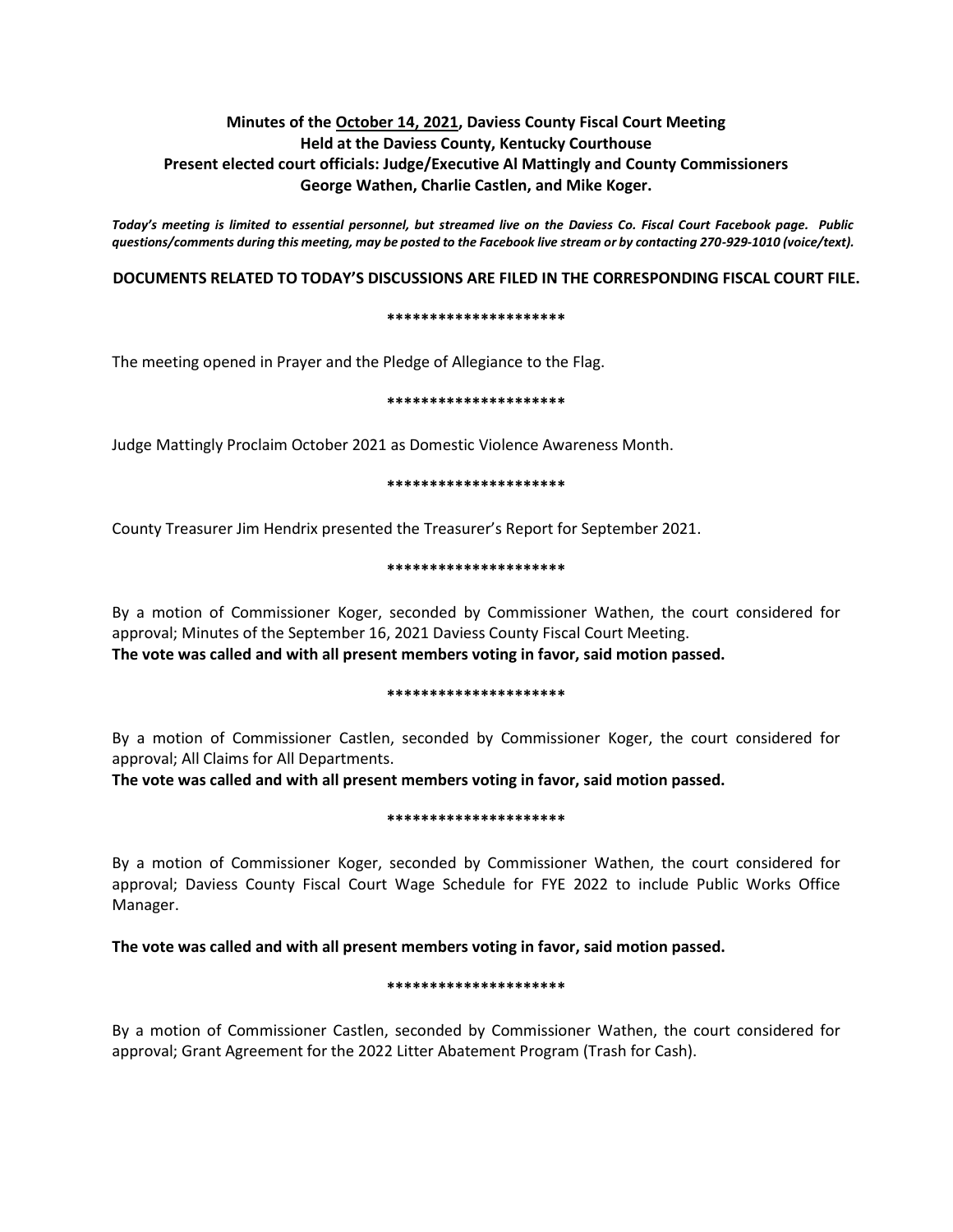David Smith: This is the first step in the process for the funding for our Cash-For-Trash program. We don't know how much money we will get yet. The state gets all of the paperwork in from all the different communities that asks for money then they check to see how much money they have available and divide it up. Typically, it is somewhere between \$50,000 to \$60,000. This particular state program is primarily funded through a \$0.75 fee charged each time a vehicle crosses a Kentucky landfill scale.

# **The vote was called and with all present members voting in favor, said motion passed.**

### **\*\*\*\*\*\*\*\*\*\*\*\*\*\*\*\*\*\*\*\*\***

By a motion of Commissioner Castlen, seconded by Commissioner Wathen, the court considered for approval; MOA; \$100,000 Grant to Owensboro Museum of Science & History for Enhancements.

Judge Mattingly: This will allow the Owensboro Museum of Science and History to enhance an area known as the playseum and an adjacent area called the wet area that is a hands-on science space. We are going to provide up to \$100,000 to do the two projects. This is in the Museum of Science and History, which is a building the city owns. The city has been negotiating with putting some affordable housing up on the upper floors. These two enhancements we are paying are not permanent installations. They are portable and can be moved. If they were to be installed in a place that had to be given up at a later date, then they could be moved into another area. When I was first approached about this, one of the things that was talked about was as you are aware, Sim and Sally Davenport have been great promoters of the museum and great citizens. With Sim's recent passing, I think the intent is to name these two areas after Sim and Sally Davenport

**The vote was called and with all present members voting in favor, said motion passed.** 

### **\*\*\*\*\*\*\*\*\*\*\*\*\*\*\*\*\*\*\*\*\***

By a motion of Commissioner Koger, seconded by Commissioner Castlen, the court considered for approval; MOU White Flag Events 2021/2022 with the City of Owensboro and Owensboro Christian Church.

Judge Mattingly: We have used this standard agreement over the last 3-years, which lays out the city and county's responsibilities, such as security, insurance, and transportation as well as what the church is willing to do as the host location for folks who need help during the winter's inclement weather. This is a true community effort.

**The vote was called and with all present members voting in favor, said motion passed.** 

#### **\*\*\*\*\*\*\*\*\*\*\*\*\*\*\*\*\*\*\*\*\***

By a motion of Commissioner Wathen, seconded by Commissioner Koger, the court considered for approval; AmeriCorps Host Agency Agreement benefitting HCOV.

**The vote was called and with all present members voting in favor, said motion passed.** 

**\*\*\*\*\*\*\*\*\*\*\*\*\*\*\*\*\*\*\*\*\***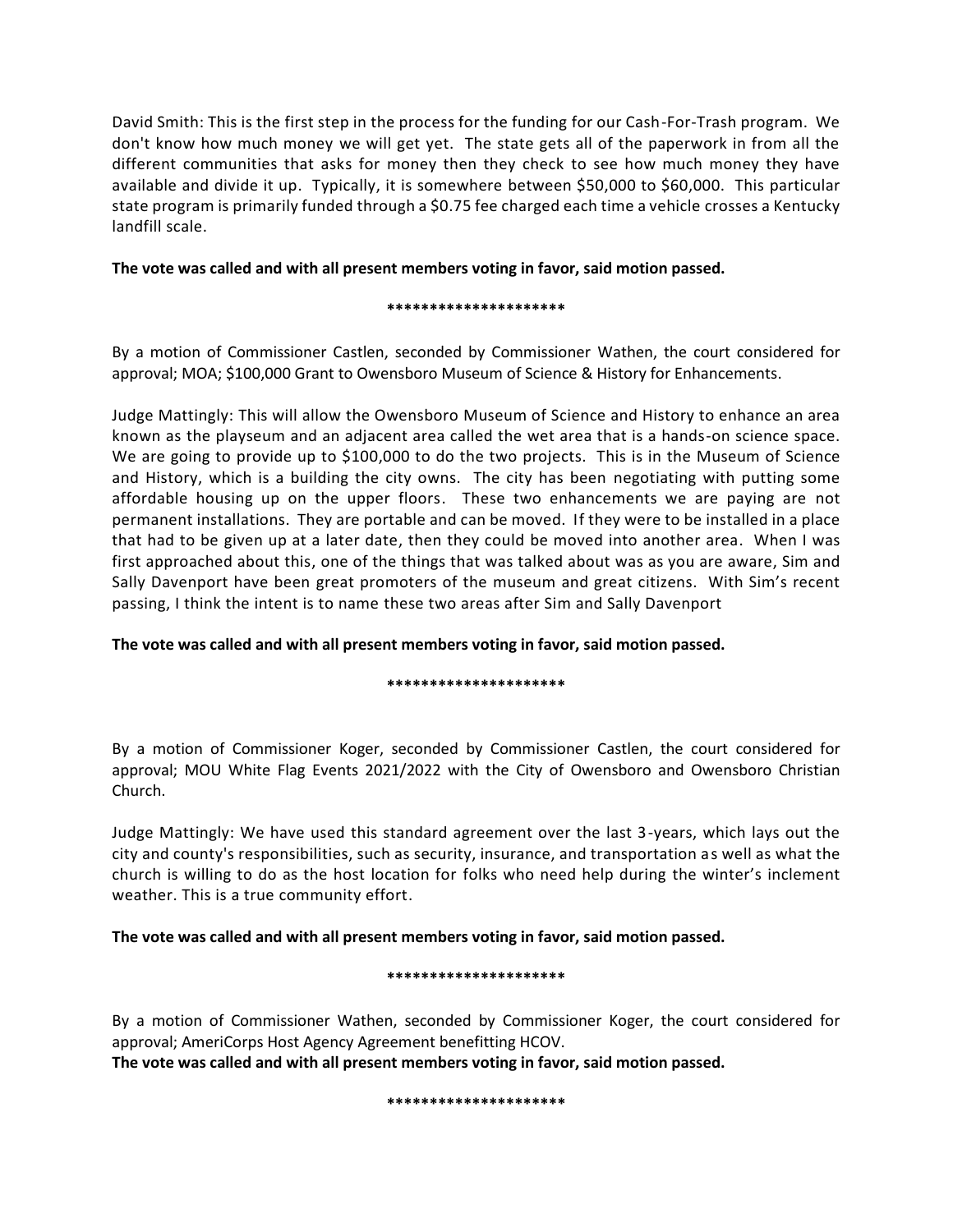By a motion of Commissioner Castlen, seconded by Commissioner Wathen, the court considered for approval; Annual Search and Rescue Order of Affiliation Renewal.

Assistant County Treasurer Jordan Johnson: This is an annual affiliation agreement between Daviess County and Daviess County Search and Rescue. The document details the responsibilities of each party. There are no changes from the prior year.

Commissioner Wathen: This is an amazing organization with amazing volunteers. Every year, they have to retrain and recertify so they can qualify to volunteer as search and rescuers. I thank them for what they do.

## **The vote was called and with all present members voting in favor, said motion passed.**

### **\*\*\*\*\*\*\*\*\*\*\*\*\*\*\*\*\*\*\*\*\***

By a motion of Commissioner Wathen, seconded by Commissioner Koger, the court considered for approval; KYEM Area II Fire/Rescue Services and Related Special Operations Mutual Aid Assistance Agreement.

Mr. Johnson: There was a prior statewide agreement facilitated by KYEM for mutual aid support for all emergency response agencies between all counties within the Commonwealth. This new agreement replaces that one. This new regional agreement has the same terms as before between 12 counties. The agreement provides the process for how a disaster and/or emergency mutual aid among the 12 counties should occur. It essentially states that any county may request aid from another in the event of an emergency or disaster and that aid may then be tracked and expenses incurred reimbursed through various avenues, which will depend on the nature of the event.

### **The vote was called and with all present members voting in favor, said motion passed.**

#### **\*\*\*\*\*\*\*\*\*\*\*\*\*\*\*\*\*\*\*\*\***

By a motion of Commissioner Castlen, seconded by Commissioner Wathen, the court considered for approval; Declare the following Surplus Inventory and Include Scheduled Items in the 2021 Auction Listing:

| Department  | <b>Unit Type</b> | Year | Make      | Model             | VIN/Serial #      |
|-------------|------------------|------|-----------|-------------------|-------------------|
| <b>Fire</b> | Vehicle          | 2016 | Haul      | <b>BT Trailer</b> | 19BEG1116HCJ17004 |
| <b>Fire</b> | Watercraft       | 1990 | Sea Ark   | N/A               | SAMA010J889       |
| Sheriff     | Vehicle          | 2015 | Chevrolet | Tahoe             | 1GNLC2EC3FR260763 |
| Sheriff     | Vehicle          | 2013 | Dodge     | Charger           | 2C3CDXAT3DH684812 |

### **The vote was called and with all present members voting in favor, said motion passed.**

#### **\*\*\*\*\*\*\*\*\*\*\*\*\*\*\*\*\*\*\*\*\***

By a motion of Commissioner Wathen, seconded by Commissioner Koger, the court considered for approval; Award the following Bids as recommended: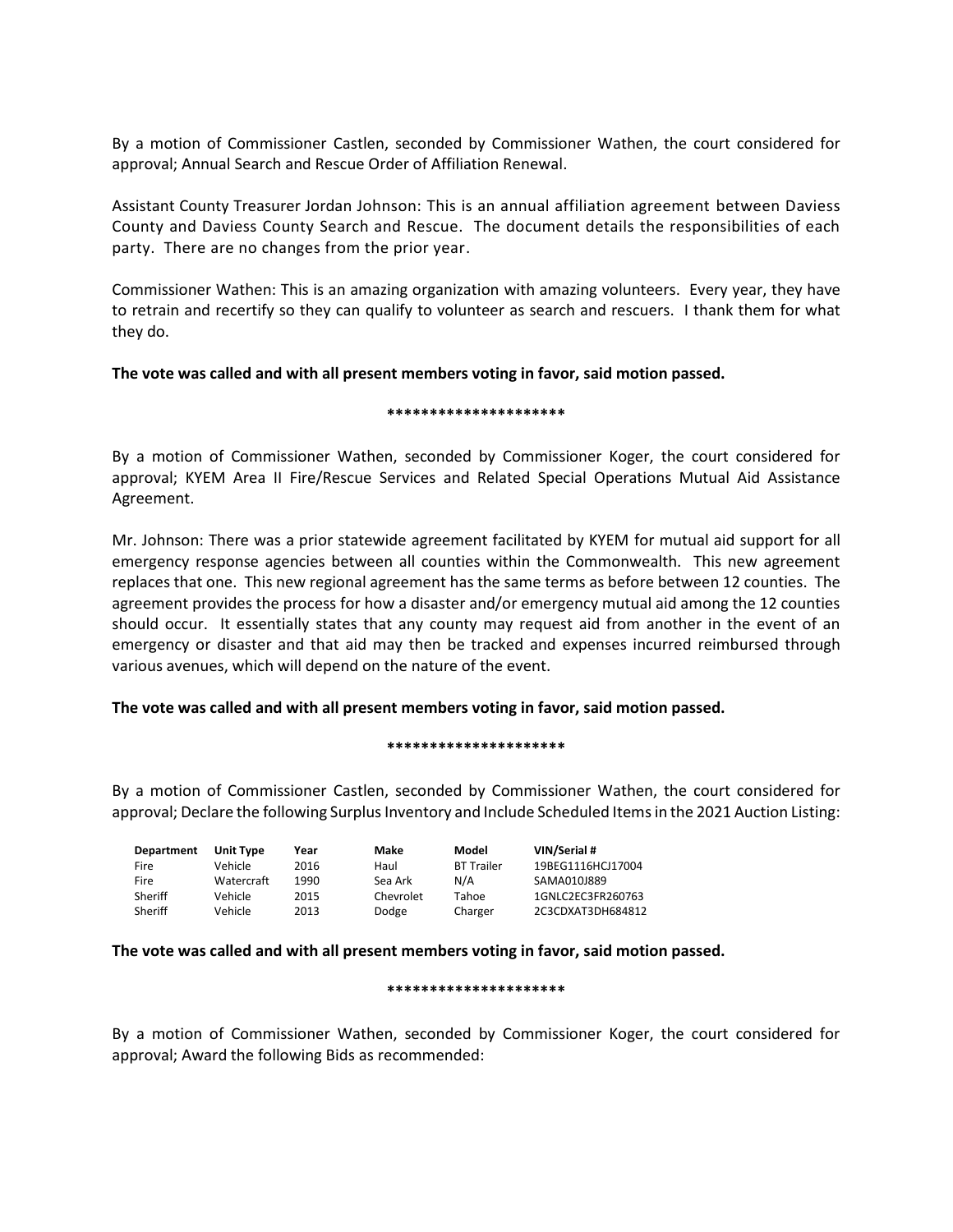Mr. Johnson: **No. 32-2021**: PAPER BALLOT SCANNER AND TABULATOR VOTING SYSTEM. This is to replace all existing voting machines and related equipment and to provide contract rates for election expenses and ongoing maintenance. The bid was comprised of three parts: purchase of the new equipment, contract rates for election expenses, and annual rates for the maintenance. The two service contracts run from the date of award until December 31, 2029, which is a non-election year and give the court the option to evaluate whether or not to replace the machines at that time or renegotiate the contract pricing. All equipment presented is compliant with the 2005 federal voting system standards and will provide vote casting, counting, and reporting for all state, federal, and local elections in the county. We receive two bids and recommend award to the lowest and best evaluate bid of Harp Enterprises, Inc. for \$346,031 for the voting system and software and the corresponding schedules of rates presented for the per-election expenses and maintenance for the contract period extending from October 14, 2021, to December 31, 2029. It should be noted, on the  $2^{nd}$  page of the evaluation report, we calculated an estimated system life cost for all three parts of this bid under maximums of expected services to the year 2029. Basically, this figure is the total that we would expect to spend over the next 8-years. Harp's bid, under those assumptions, would be \$794,111, which remains the low bid overall by more than \$200,000. This was a budgeted replacement. There were no exceptions. I would recommend approval.

Commissioner Castlen thanked Mr. Johnson for his in-depth and attention to detail regarding this important and time consuming bid.

Judge Mattingly: Originally, we thought we were going to spend over a million dollars just for the equipment, but I believe with Jordan's diligence, we will see significant savings over the life of this bid.

Commissioner Castlen: How many total machines?

Mr. Johnson: There are 56 voting tabulation units, 56 ADA ballot marking devices, 20 on-demand ballot printing units, and a central tabulation device.

Mr. Johnson: **No. 36-2021**: YELLOW CREEK PARK PICKLE BALL COURT CONVERSION. This bid is to resurface the tennis court located at Yellow Creek Park into six (6) pickle ball courts with an add alternate to also resurface the basketball court on site we recommend award to the only bid received by Tennis Technology, Inc. exercising add alternate one for \$47,053.

Judge Mattingly: So that will make a total of 10 public pickle ball courts. Plus, we are resurfacing 2 basketball courts and all this was budgeted.

# **The vote was called and with all present members voting in favor, said motion passed.**

#### **\*\*\*\*\*\*\*\*\*\*\*\*\*\*\*\*\*\*\*\*\***

By a motion of Commissioner Koger, seconded by Commissioner Wathen, the court considered for approval; Hire Ladonna Melton as Animal Control Vet. Tech. eff. October 25, 2021.

Judge Mattingly: David, if I am not mistaken, this is a Vet. Tech. who is going to assist our veterinarian, correct?

Mr. Smith: This position will primarily assist in our spay/neuter clinic.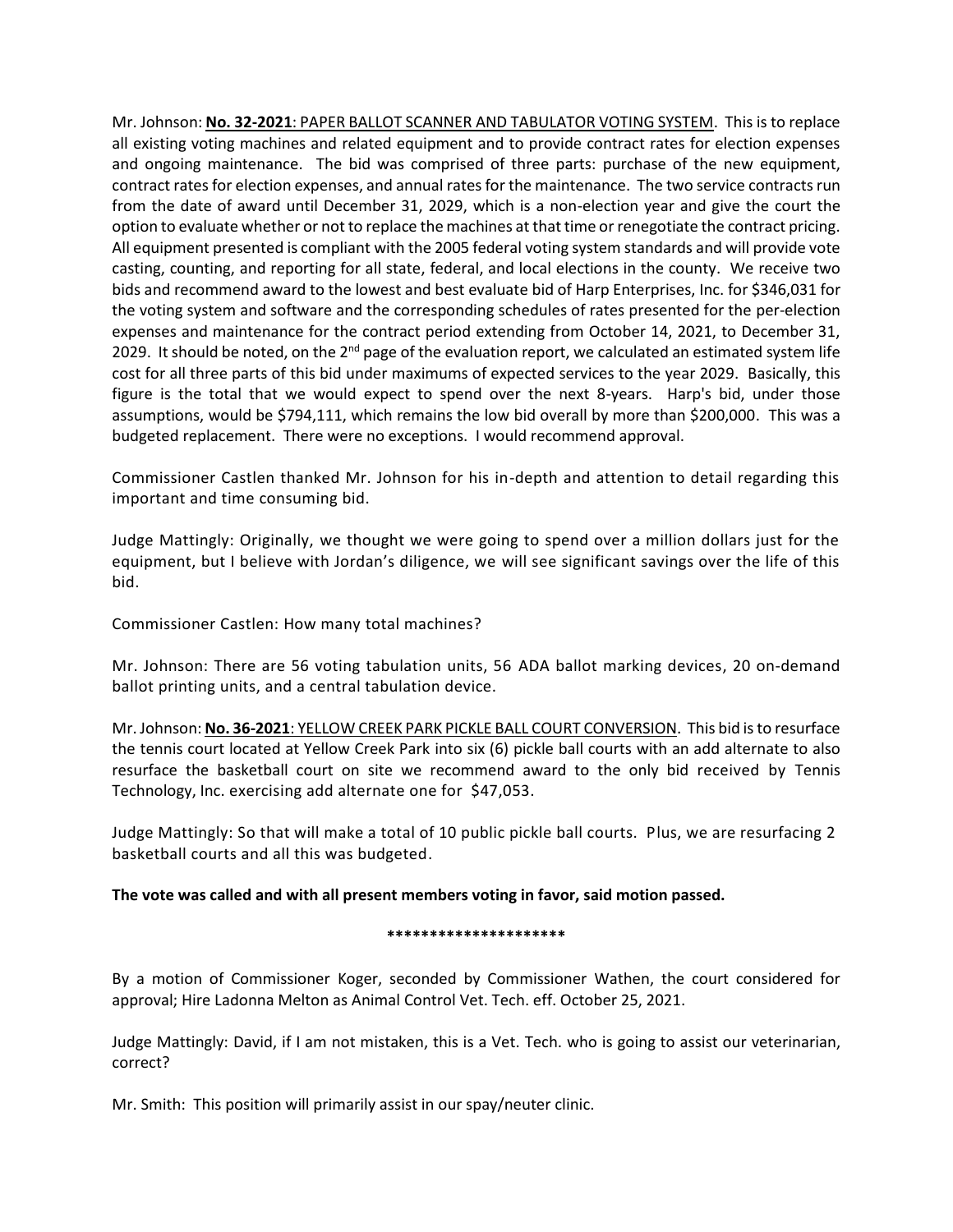The court would like to see, if not already being done, that records are kept on the number and type of surgeries (spay or neuter) that we are doing per week.

# **The vote was called and with all present members voting in favor, said motion passed.**

#### **\*\*\*\*\*\*\*\*\*\*\*\*\*\*\*\*\*\*\*\*\***

By a motion of Commissioner Castlen, seconded by Commissioner Wathen, the court considered for approval; Promote Kandace Sturgeon to Public Works Office Manager eff. October 25, 2021.

County Engineer Mark Brasher: In the last several months, we have done some reorganization at the Public Works Department. The Parks Department now falls under the umbrella of the Public Works Department. Within that timeframe we had two administrative retirements and decided to not only combined those positions, but to restructure the administrations rolling 2 positions into one plus increasing that position's management responsibilities. Ms. Sturgeon is capable of fulfilling this demanding role and I recommend her promotion.

## **The vote was called and with all present members voting in favor, said motion passed.**

### **\*\*\*\*\*\*\*\*\*\*\*\*\*\*\*\*\*\*\*\*\***

By a motion of Commissioner Koger, seconded by Commissioner Wathen, the court considered for approval; Appoint to the Drug-Free Owensboro-DC Steering Committee Dr. Wanda Figueroa **#9.4.2021** (Jason Worth S3T); 3-yr. TERM: 9/1/21 – 9/1/24.

**The vote was called and with all present members voting in favor, said motion passed.**

### **\*\*\*\*\*\*\*\*\*\*\*\*\*\*\*\*\*\*\*\*\***

### **Comments:**

Treasurer Hendrix presented the **First Reading of KOC A.100.02 (2021)** #10-2021; Budget Amendment #2.

Treasurer Hendrix: Anytime we get receipts that were not budgeted, we are required to do a Budget Amendment. This is the  $2^{nd}$  one for this fiscal year. This is the parks grant for the playground equipment at Horse Fork Creek Park for \$75,000. You will see we have a revenue for that amount and an expense of the same amount. It was not budgeted because when we were preparing the budget we thought this was going to be received prior to June 30<sup>th</sup> and land in the prior budget year. We also thought the expense would incur before June  $30<sup>th</sup>$ . Both so happened after June  $30<sup>th</sup>$  so they are in this fiscal year. Therefore, we need to amend the budget.

# **Comments:**

No comments received.

### **\*\*\*\*\*\*\*\*\*\*\*\*\*\*\*\*\*\*\*\*\***

# **No Other Business was brought before the Daviess County Fiscal Court.**